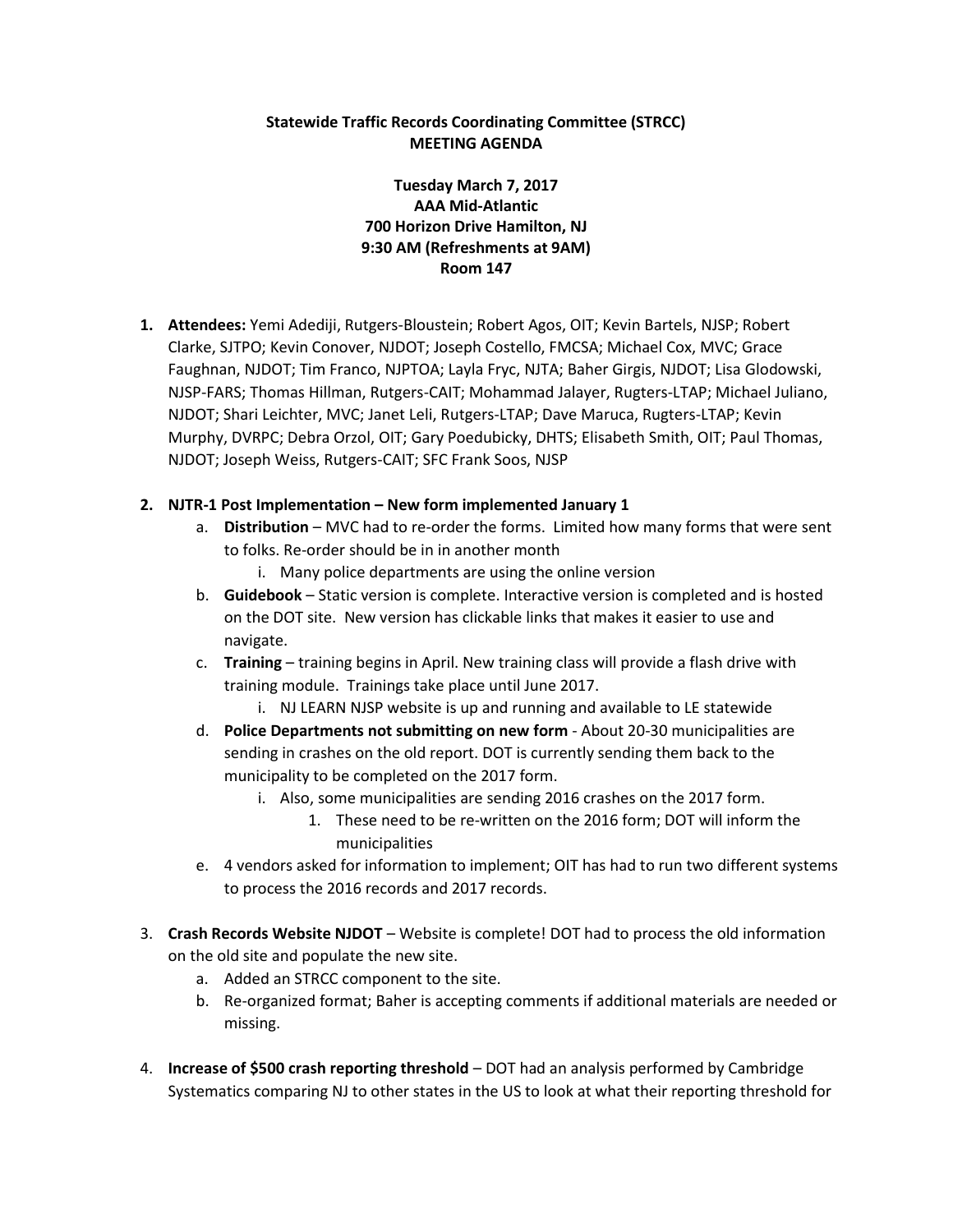crashes was at; bottom line is that a small subcommittee will be formed to further discuss the implications of changing NJ's threshold:

- a. NJDOT and MVC to discuss an increase in the reporting threshold from \$500 to \$1000- 1500
- b. 20 states have \$1000 Threshold
- c. 5 states with \$1500
- d. 2 states had \$2000
- e. 3 states had \$3000
- f. Can police determine at a crash site what the estimated worth of damage is?
- g. Need to form a small subcommittee to discuss parameters
- 5. **Private Property Crashes – Fatalities Only** The question was asked by DOT how it was determined that private property were to be included in the crash database; private property crashes take place about 40K times per year. All crashes, Public and Private, shall be reported to DOT.
- 6. **Electronic Data Transfer** 5-year contract to develop a statewide electronic system. Each Police department will enter their reports and send the data directly to OIT.
	- a. RFP Update 3 bids received: CGI, GoldType Business Machines, and LexusNexus (Thrown out)
		- i.  $CGI 693$  score (out of 1000)
		- ii. GTBM 653 (out of 1000)
	- b. Budgets were extremely high 5 year contract amounted to 2M per year.
	- c. Next steps: re-write RFP, re-post it to solicit new bids. Cut down the list of tasks to drive down the price.
		- i. Estimated RFP: June

## **7. Current Project Updates**

None at this time.

## **8. Traffic Records Assessment**

- a. Round 1 Complete out of 391 questions, only 5 were not completed.
	- i. Over 100 documents provided as evidence/support
	- ii. Feedback was requested of the STRCC participants:
		- 1. Confusing as to who was answering the questions when there were multiple assignments
		- 2. Coordinators can do a better job of coordinating the question assignments
		- 3. This a big burden on everyone's time
		- 4. The process was much easier and you could convey information easier and more effectively when there was a face-to-face discussion with the assessment team
- b. Evaluation of answers provided will be taking place over the next 10 days.
- c. Records assessors will provide feedback, with comments on answers provided
- d. Round 2 begins March  $16^{\text{th}}$  and ends the  $31^{\text{st}}$ .